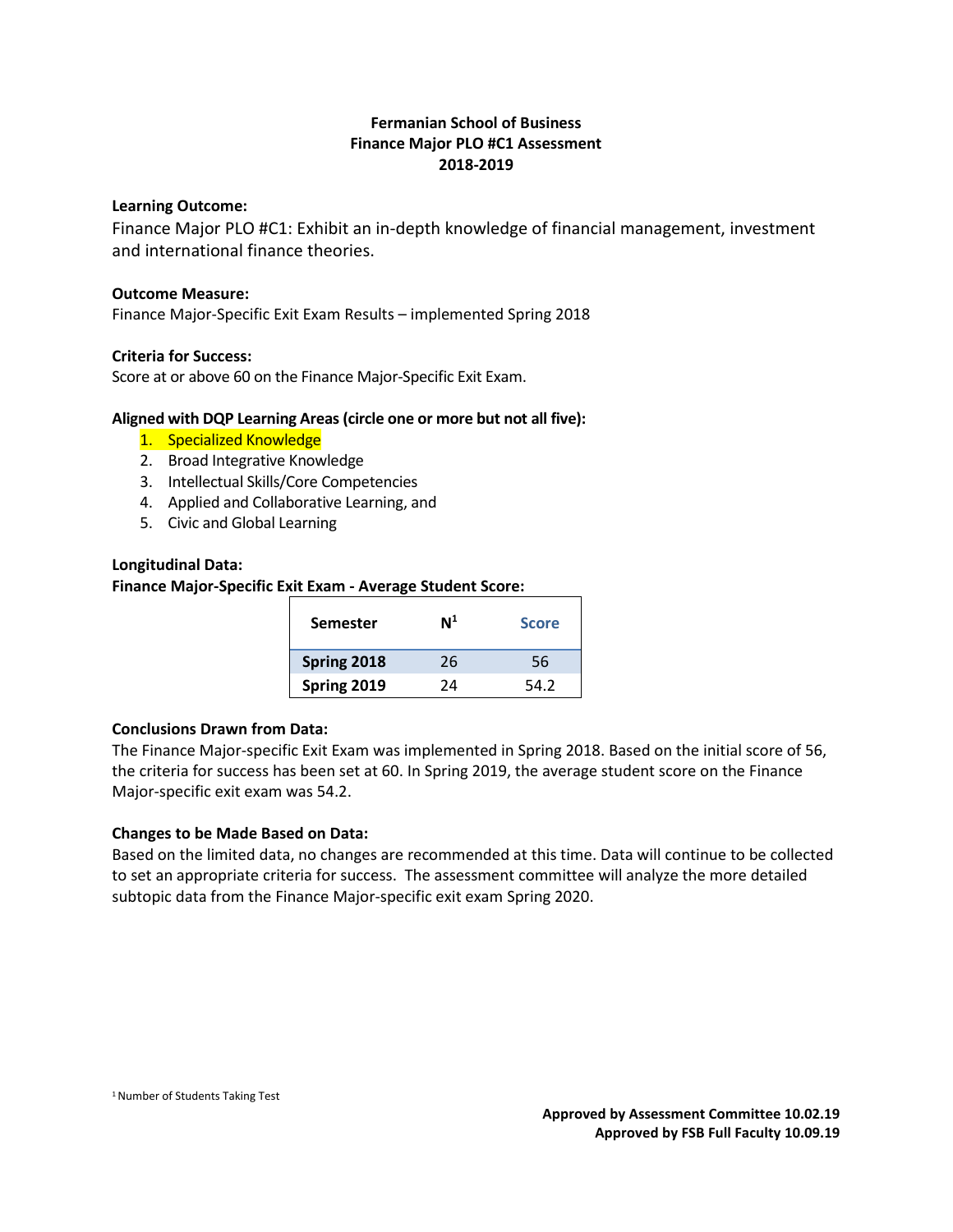# **Fermanian School of Business Finance Major PLO #C2 Assessment 2018-2019**

#### **Learning Outcome:**

Finance Major PLO #C2: Prepare a business valuation using finance tools and theories.

# **Outcome Measures:**

PLO #C2: Valuation Case Study Analysis (implemented Spring 2018)

# **Criteria for Success:**

The average score for each criteria listed on the rubric will be a 3.0 or higher out of 4.0.

# **Aligned with DQP Learning Areas (circle one or more but not all five):**

- 1. Specialized Knowledge
- 2. Broad Integrative Knowledge
- 3. Intellectual Skills/Core Competencies
- 4. Applied and Collaborative Learning, and
- 5. Civic and Global Learning

# **Longitudinal Data:**

# **Finance Major PLO #C2 Rubric – Average Student Score:**

| <b>Semester</b> | # of<br>assessments | <b>Assessment</b><br>of Current<br><b>Performance</b> | <b>Evaluation of</b><br><b>Base</b><br><b>Assumptions</b> | <b>Calculations for</b><br><b>Common Equity</b><br>and WACC | <b>Application</b><br>and Valuation | <b>Total</b> |
|-----------------|---------------------|-------------------------------------------------------|-----------------------------------------------------------|-------------------------------------------------------------|-------------------------------------|--------------|
| Spring 2018     | 40                  | 3.30                                                  | 3.20                                                      | 3.18                                                        | 3.13                                | 3.20         |
| Spring 2019     | 40                  | 2.95                                                  | 2.71                                                      | 2.90                                                        | 2.72                                | 2.82         |

# **Conclusions Drawn from Data:**

Students met the criteria for success (average of 3.0 out of 4.0) in all four rubric criteria areas in Spring 2018. Student scores fell below the criteria for success in Spring 2019.

# **Changes to be Made Based on Data:**

As a result of the assessment process, it was determined that students need to further develop their abilities to prepare a business valuation in the FIN425 course prior to being assessed. An assignment or examination question towards the end of the semester will be chosen for assessing this student learning outcome beginning Spring 2020.